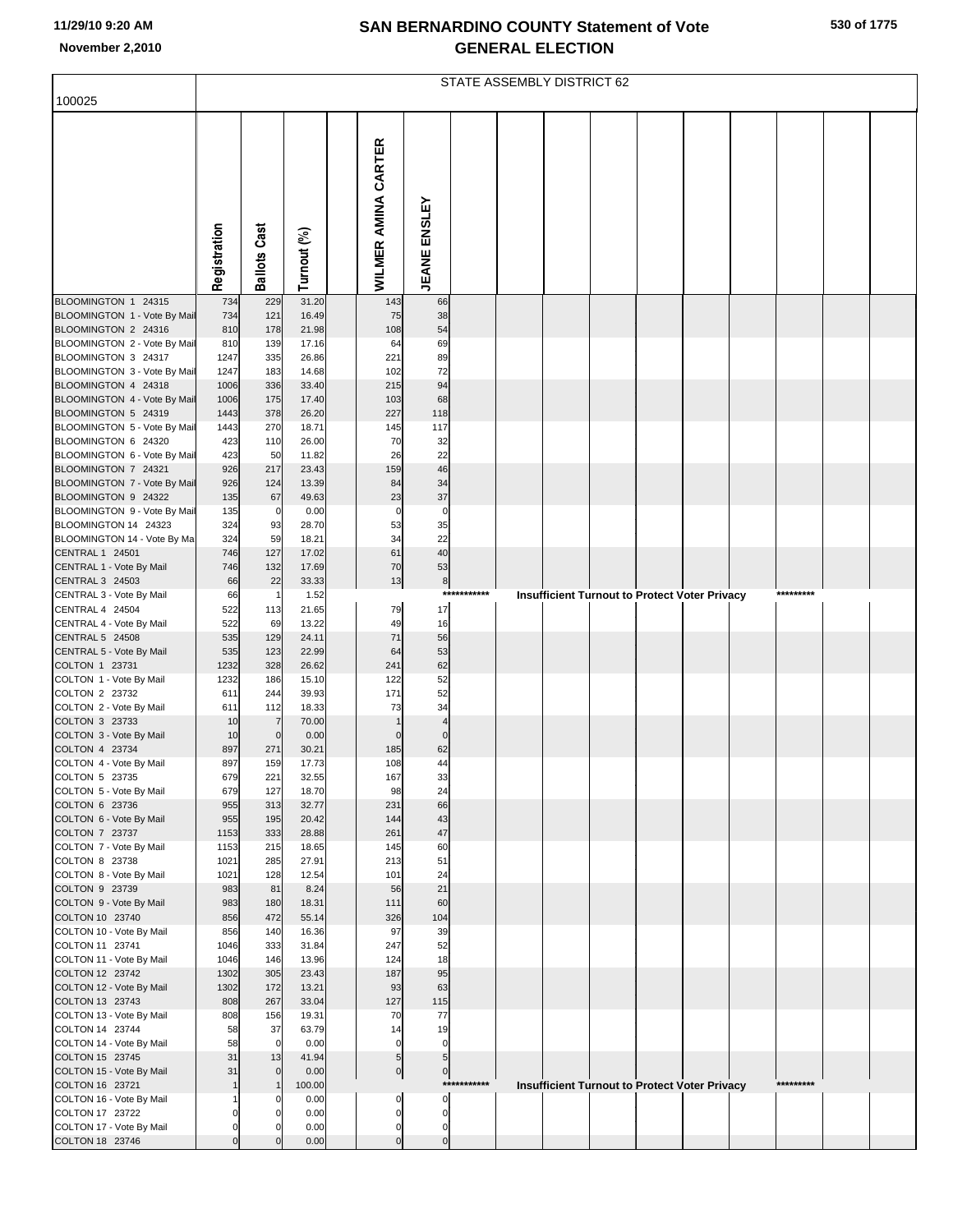|                                                     | STATE ASSEMBLY DISTRICT 62 |                     |                |  |                     |                            |             |  |  |  |  |                                                                                                              |  |           |  |
|-----------------------------------------------------|----------------------------|---------------------|----------------|--|---------------------|----------------------------|-------------|--|--|--|--|--------------------------------------------------------------------------------------------------------------|--|-----------|--|
| 100025                                              |                            |                     |                |  |                     |                            |             |  |  |  |  |                                                                                                              |  |           |  |
|                                                     |                            |                     |                |  |                     |                            |             |  |  |  |  |                                                                                                              |  |           |  |
|                                                     |                            |                     |                |  |                     |                            |             |  |  |  |  |                                                                                                              |  |           |  |
|                                                     |                            |                     |                |  | WILMER AMINA CARTER |                            |             |  |  |  |  |                                                                                                              |  |           |  |
|                                                     |                            |                     |                |  |                     |                            |             |  |  |  |  |                                                                                                              |  |           |  |
|                                                     |                            |                     |                |  |                     |                            |             |  |  |  |  |                                                                                                              |  |           |  |
|                                                     |                            |                     |                |  |                     |                            |             |  |  |  |  |                                                                                                              |  |           |  |
|                                                     |                            |                     |                |  |                     |                            |             |  |  |  |  |                                                                                                              |  |           |  |
|                                                     |                            |                     |                |  |                     |                            |             |  |  |  |  |                                                                                                              |  |           |  |
|                                                     | Registration               | <b>Ballots Cast</b> | Turnout (%)    |  |                     | <b>JEANE ENSLEY</b>        |             |  |  |  |  |                                                                                                              |  |           |  |
| COLTON 18 - Vote By Mail                            | $\mathbf 0$                | $\mathbf 0$         | 0.00           |  | $\mathbf 0$         | $\mathbf 0$                |             |  |  |  |  |                                                                                                              |  |           |  |
| COLTON 19 23723                                     | 366                        | 172                 | 46.99          |  | 82                  | 73                         |             |  |  |  |  |                                                                                                              |  |           |  |
| COLTON 19 - Vote By Mail                            | 366                        | 62                  | 16.94          |  | 32                  | 24                         |             |  |  |  |  |                                                                                                              |  |           |  |
| COLTON 20 23724<br>COLTON 20 - Vote By Mail         | 1074<br>1074               | 397<br>197          | 36.96<br>18.34 |  | 221<br>95           | 135<br>95                  |             |  |  |  |  |                                                                                                              |  |           |  |
| COLTON 21 23725                                     | 514                        | 122                 | 23.74          |  | 78                  | 28                         |             |  |  |  |  |                                                                                                              |  |           |  |
| COLTON 21 - Vote By Mail                            | 514                        | 56                  | 10.89          |  | 40                  | 15                         |             |  |  |  |  |                                                                                                              |  |           |  |
| COLTON 22 23726<br>COLTON 22 - Vote By Mail         | 963<br>963                 | 297<br>198          | 30.84<br>20.56 |  | 155<br>93           | 119<br>93                  |             |  |  |  |  |                                                                                                              |  |           |  |
| COLTON 23 23727                                     | 790                        | 256                 | 32.41          |  | 108                 | 130                        |             |  |  |  |  |                                                                                                              |  |           |  |
| COLTON 23 - Vote By Mail                            | 790                        | 199                 | 25.19          |  | 63                  | 124                        |             |  |  |  |  |                                                                                                              |  |           |  |
| COLTON 25 23747<br>COLTON 25 - Vote By Mail         | 551<br>551                 | 152<br>82           | 27.59<br>14.88 |  | 108<br>62           | 33<br>18                   |             |  |  |  |  |                                                                                                              |  |           |  |
| COLTON 30 23749                                     | 573                        | 171                 | 29.84          |  | 134                 | 24                         |             |  |  |  |  |                                                                                                              |  |           |  |
| COLTON 30 - Vote By Mail                            | 573                        | 86                  | 15.01          |  | 58                  | 24                         | *********** |  |  |  |  |                                                                                                              |  | ********* |  |
| COLTON 31 23750<br>COLTON 31 - Vote By Mail         |                            | 0                   | 33.33<br>0.00  |  | 0                   | $\mathbf 0$                |             |  |  |  |  | <b>Insufficient Turnout to Protect Voter Privacy</b>                                                         |  |           |  |
| COLTON 32 23751                                     |                            | 0                   | 0.00           |  | 0                   | $\pmb{0}$                  |             |  |  |  |  |                                                                                                              |  |           |  |
| COLTON 32 - Vote By Mail                            | $\mathbf 0$                | $\mathbf 0$         | 0.00           |  | $\mathbf 0$         | $\mathbf 0$                |             |  |  |  |  |                                                                                                              |  |           |  |
| COLTON 33 23752<br>COLTON 33 - Vote By Mail         | 763<br>763                 | 162<br>142          | 21.23<br>18.61 |  | 124<br>90           | 24<br>44                   |             |  |  |  |  |                                                                                                              |  |           |  |
| COLTON 34 23753                                     |                            | 6                   | 85.71          |  |                     |                            |             |  |  |  |  |                                                                                                              |  |           |  |
| COLTON 34 - Vote By Mail                            | $\overline{7}$             | $\mathbf 0$         | 0.00           |  |                     | $\mathbf 0$                |             |  |  |  |  |                                                                                                              |  |           |  |
| COLTON 35 23754<br>COLTON 35 - Vote By Mail         | 65<br>65                   | 10<br>$\mathbf 0$   | 15.38<br>0.00  |  | $\Omega$            | $\overline{2}$<br>$\Omega$ |             |  |  |  |  |                                                                                                              |  |           |  |
| COLTON 36 23755                                     | $\mathbf 0$                | $\Omega$            | 0.00           |  | $\mathbf 0$         | $\mathbf 0$                |             |  |  |  |  |                                                                                                              |  |           |  |
| COLTON 36 - Vote By Mail                            | $\mathbf 0$                | $\mathbf 0$         | 0.00           |  | $\mathbf 0$         | $\mathbf 0$                |             |  |  |  |  |                                                                                                              |  |           |  |
| COLTON 37 23756<br>COLTON 37 - Vote By Mail         | 769<br>769                 | 254<br>122          | 33.03<br>15.86 |  | 181<br>77           | 57<br>34                   |             |  |  |  |  |                                                                                                              |  |           |  |
| COLTON 38 23757                                     |                            | 0                   | 0.00           |  | $\Omega$            | $\mathbf 0$                |             |  |  |  |  |                                                                                                              |  |           |  |
| COLTON 38 - Vote By Mail                            |                            |                     | 0.00           |  | $\Omega$            | $\mathbf 0$                |             |  |  |  |  |                                                                                                              |  |           |  |
| COLTON 40 23758<br>COLTON 40 - Vote By Mail         | $\mathbf 0$<br>$\mathbf 0$ | $\mathbf 0$         | 0.00<br>0.00   |  | $\mathbf 0$         | $\mathbf 0$<br>$\mathbf 0$ |             |  |  |  |  |                                                                                                              |  |           |  |
| COLTON 47 23729                                     | 469                        | 162                 | 34.54          |  |                     |                            |             |  |  |  |  |                                                                                                              |  |           |  |
| COLTON 47 - Vote By Mail                            | 469                        | 108                 | 23.03          |  | 29                  | 71                         |             |  |  |  |  |                                                                                                              |  |           |  |
| COLTON 53 23730<br>COLTON 53 - Vote By Mail         | $\Omega$<br>$\mathbf 0$    | $\overline{0}$      | 0.00<br>0.00   |  | 0<br>$\mathbf 0$    | 0<br>$\mathbf 0$           |             |  |  |  |  |                                                                                                              |  |           |  |
| COLTON WEST 1 23759                                 | 842                        | 268                 | 31.83          |  | 180                 | 67                         |             |  |  |  |  |                                                                                                              |  |           |  |
| COLTON WEST 1 - Vote By Mail                        | 842                        | 169                 | 20.07          |  | 108                 | 59                         | *********** |  |  |  |  |                                                                                                              |  | ********* |  |
| COLTON WEST 2 23760<br>COLTON WEST 2 - Vote By Mail | 0<br>$\mathbf 0$           |                     | 0.00<br>0.00   |  |                     |                            | *********** |  |  |  |  | <b>Insufficient Turnout to Protect Voter Privacy</b><br><b>Insufficient Turnout to Protect Voter Privacy</b> |  | ********* |  |
| FONTANA 8 23770                                     | 1335                       | 481                 | 36.03          |  | 253                 | 181                        |             |  |  |  |  |                                                                                                              |  |           |  |
| FONTANA 8 - Vote By Mail                            | 1335                       | 252                 | 18.88          |  | 122                 | 119                        |             |  |  |  |  |                                                                                                              |  |           |  |
| FONTANA 9 23771<br>FONTANA 9 - Vote By Mail         | 1305<br>1305               | 395<br>305          | 30.27<br>23.37 |  | 216<br>151          | 133<br>132                 |             |  |  |  |  |                                                                                                              |  |           |  |
| FONTANA 10 23772                                    | 926                        | 355                 | 38.34          |  | 222                 | 97                         |             |  |  |  |  |                                                                                                              |  |           |  |
| FONTANA 10 - Vote By Mail                           | 926                        | 168                 | 18.14          |  | 101                 | 55                         |             |  |  |  |  |                                                                                                              |  |           |  |
| FONTANA 15 23777<br>FONTANA 15 - Vote By Mail       | 717<br>717                 | 183<br>149          | 25.52<br>20.78 |  | 102<br>70           | 53<br>73                   |             |  |  |  |  |                                                                                                              |  |           |  |
| FONTANA 16 23778                                    | 783                        | 184                 | 23.50          |  | 120                 | 50                         |             |  |  |  |  |                                                                                                              |  |           |  |
| FONTANA 16 - Vote By Mail                           | 783                        | 120                 | 15.33          |  | 69                  | 44                         |             |  |  |  |  |                                                                                                              |  |           |  |
| FONTANA 17 23779<br>FONTANA 17 - Vote By Mail       | 900<br>900                 | 193<br>126          | 21.44<br>14.00 |  | 139<br>79           | 40<br>43                   |             |  |  |  |  |                                                                                                              |  |           |  |
| FONTANA 18 23780                                    | 891                        | 224                 | 25.14          |  | 155                 | 51                         |             |  |  |  |  |                                                                                                              |  |           |  |
| FONTANA 18 - Vote By Mail                           | 891                        | 128                 | 14.37          |  | 80                  | 35                         |             |  |  |  |  |                                                                                                              |  |           |  |
| FONTANA 19 23781<br>FONTANA 19 - Vote By Mail       | 1356<br>1356               | 339<br>158          | 25.00<br>11.65 |  | 218<br>106          | 84<br>46                   |             |  |  |  |  |                                                                                                              |  |           |  |
| FONTANA 20 23782                                    | 1327                       | 342                 | 25.77          |  | 208                 | 98                         |             |  |  |  |  |                                                                                                              |  |           |  |
| FONTANA 20 - Vote By Mail                           | 1327                       | 285                 | 21.48          |  | 179                 | 91                         |             |  |  |  |  |                                                                                                              |  |           |  |
| FONTANA 21 23783<br>FONTANA 21 - Vote By Mail       | 773<br>773                 | 214<br>99           | 27.68<br>12.81 |  | 141<br>67           | 55<br>27                   |             |  |  |  |  |                                                                                                              |  |           |  |
|                                                     |                            |                     |                |  |                     |                            |             |  |  |  |  |                                                                                                              |  |           |  |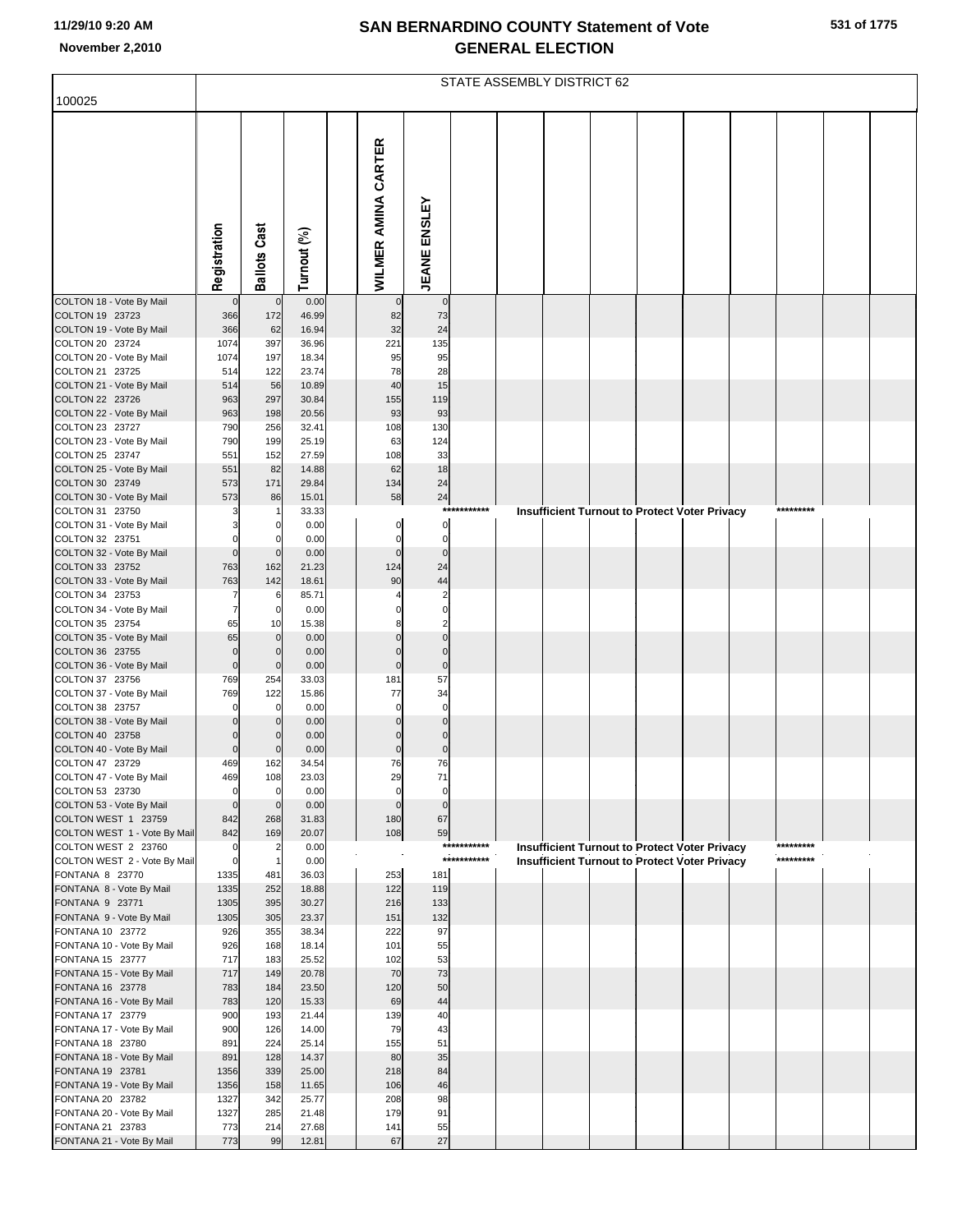|                                               | STATE ASSEMBLY DISTRICT 62 |                     |                |  |                     |                     |  |  |  |  |  |  |  |  |  |
|-----------------------------------------------|----------------------------|---------------------|----------------|--|---------------------|---------------------|--|--|--|--|--|--|--|--|--|
| 100025                                        |                            |                     |                |  |                     |                     |  |  |  |  |  |  |  |  |  |
|                                               | Registration               | <b>Ballots Cast</b> | Turnout (%)    |  | WILMER AMINA CARTER | <b>JEANE ENSLEY</b> |  |  |  |  |  |  |  |  |  |
|                                               |                            |                     |                |  |                     |                     |  |  |  |  |  |  |  |  |  |
| FONTANA 22 23784                              | 1314                       | 325                 | 24.73          |  | 216                 | 82                  |  |  |  |  |  |  |  |  |  |
| FONTANA 22 - Vote By Mail                     | 1314                       | 195                 | 14.84          |  | 113                 | 70                  |  |  |  |  |  |  |  |  |  |
| FONTANA 23 23785                              | 1033                       | 324                 | 31.36          |  | 236<br>123          | 65                  |  |  |  |  |  |  |  |  |  |
| FONTANA 23 - Vote By Mail<br>FONTANA 24 23786 | 1033<br>485                | 186<br>151          | 18.01<br>31.13 |  | 109                 | 55<br>33            |  |  |  |  |  |  |  |  |  |
| FONTANA 24 - Vote By Mail                     | 485                        | 86                  | 17.73          |  | 52                  | 27                  |  |  |  |  |  |  |  |  |  |
| FONTANA 25 23787                              | 494                        | 164                 | 33.20          |  | 111                 | 36                  |  |  |  |  |  |  |  |  |  |
| FONTANA 25 - Vote By Mail                     | 494                        | 71                  | 14.37          |  | 51                  | 18                  |  |  |  |  |  |  |  |  |  |
| FONTANA 26 23788                              | 663                        | 246                 | 37.10          |  | 167                 | 45                  |  |  |  |  |  |  |  |  |  |
| FONTANA 26 - Vote By Mail<br>FONTANA 27 23789 | 663<br>890                 | 92<br>274           | 13.88<br>30.79 |  | 56<br>189           | 32<br>59            |  |  |  |  |  |  |  |  |  |
| FONTANA 27 - Vote By Mail                     | 890                        | 142                 | 15.96          |  | 89                  | 43                  |  |  |  |  |  |  |  |  |  |
| FONTANA 28 23790                              | 1025                       | 324                 | 31.61          |  | 187                 | 107                 |  |  |  |  |  |  |  |  |  |
| FONTANA 28 - Vote By Mail                     | 1025                       | 181                 | 17.66          |  | 109                 | 63                  |  |  |  |  |  |  |  |  |  |
| FONTANA 29 23791<br>FONTANA 29 - Vote By Mail | 1371<br>1371               | 497                 | 36.25<br>14.59 |  | 342<br>120          | 138<br>71           |  |  |  |  |  |  |  |  |  |
| FONTANA 30 23792                              | 1458                       | 200<br>517          | 35.46          |  | 366                 | 119                 |  |  |  |  |  |  |  |  |  |
| FONTANA 30 - Vote By Mail                     | 1458                       | 241                 | 16.53          |  | 143                 | 81                  |  |  |  |  |  |  |  |  |  |
| FONTANA 31 23793                              | 875                        | 352                 | 40.23          |  | 239                 | 86                  |  |  |  |  |  |  |  |  |  |
| FONTANA 31 - Vote By Mail                     | 875                        | 136                 | 15.54          |  | 73                  | 50                  |  |  |  |  |  |  |  |  |  |
| FONTANA 32 23794<br>FONTANA 32 - Vote By Mail | 603<br>603                 | 203<br>98           | 33.67<br>16.25 |  | 144<br>50           | 47<br>44            |  |  |  |  |  |  |  |  |  |
| FONTANA 33 23825                              | 989                        | 312                 | 31.55          |  | 222                 | 68                  |  |  |  |  |  |  |  |  |  |
| FONTANA 33 - Vote By Mail                     | 989                        | 146                 | 14.76          |  | 70                  | 69                  |  |  |  |  |  |  |  |  |  |
| FONTANA 35 23826                              | 718                        | 212                 | 29.53          |  | 154                 | 44                  |  |  |  |  |  |  |  |  |  |
| FONTANA 35 - Vote By Mail                     | 718                        | 98                  | 13.65          |  | 65                  | 21                  |  |  |  |  |  |  |  |  |  |
| FONTANA 36 23827<br>FONTANA 36 - Vote By Mail | 872<br>872                 | 238<br>160          | 27.29<br>18.35 |  | 168<br>90           | 55<br>63            |  |  |  |  |  |  |  |  |  |
| FONTANA 37 23828                              | 1040                       | 316                 | 30.38          |  | 220                 | 67                  |  |  |  |  |  |  |  |  |  |
| FONTANA 37 - Vote By Mail                     | 1040                       | 226                 | 21.73          |  | 137                 | 78                  |  |  |  |  |  |  |  |  |  |
| FONTANA 38 23829                              | 957                        | 272                 | 28.42          |  | 175                 | 79                  |  |  |  |  |  |  |  |  |  |
| FONTANA 38 - Vote By Mail                     | 957                        | 152                 | 15.88          |  | 85                  | 65                  |  |  |  |  |  |  |  |  |  |
| FONTANA 39 23830<br>FONTANA 39 - Vote By Mail | 1255<br>1255               | 394<br>282          | 31.39<br>22.47 |  | 244<br>151          | 106<br>118          |  |  |  |  |  |  |  |  |  |
| FONTANA 40 23831                              | 1072                       | 248                 | 23.13          |  | 153                 | 78                  |  |  |  |  |  |  |  |  |  |
| FONTANA 40 - Vote By Mail                     | 1072                       | 219                 | 20.43          |  | 109                 | 95                  |  |  |  |  |  |  |  |  |  |
| FONTANA 41 23832                              | 1262                       | 288                 | 22.82          |  | 176                 | 85                  |  |  |  |  |  |  |  |  |  |
| FONTANA 41 - Vote By Mail                     | 1262                       | 249                 | 19.73          |  | 121                 | 113                 |  |  |  |  |  |  |  |  |  |
| FONTANA 42 23833<br>FONTANA 42 - Vote By Mail | 375<br>375                 | 183<br>87           | 48.80<br>23.20 |  | 119<br>51           | 46<br>34            |  |  |  |  |  |  |  |  |  |
| FONTANA 43 23834                              | 1109                       | 369                 | 33.27          |  | 246                 | 94                  |  |  |  |  |  |  |  |  |  |
| FONTANA 43 - Vote By Mail                     | 1109                       | 226                 | 20.38          |  | 131                 | 88                  |  |  |  |  |  |  |  |  |  |
| FONTANA 45 23796                              | 924                        | 325                 | 35.17          |  | 215                 | 78                  |  |  |  |  |  |  |  |  |  |
| FONTANA 45 - Vote By Mail<br>FONTANA 47 23798 | 924<br>929                 | 190<br>286          | 20.56<br>30.79 |  | 111<br>193          | 72<br>71            |  |  |  |  |  |  |  |  |  |
| FONTANA 47 - Vote By Mail                     | 929                        | 175                 | 18.84          |  | 117                 | 52                  |  |  |  |  |  |  |  |  |  |
| FONTANA 48 23799                              | 616                        | 191                 | 31.01          |  | 101                 | 78                  |  |  |  |  |  |  |  |  |  |
| FONTANA 48 - Vote By Mail                     | 616                        | 140                 | 22.73          |  | 70                  | 59                  |  |  |  |  |  |  |  |  |  |
| FONTANA 53 23803                              | 988                        | 244                 | 24.70          |  | 159                 | 65                  |  |  |  |  |  |  |  |  |  |
| FONTANA 53 - Vote By Mail<br>FONTANA 55 23805 | 988<br>757                 | 190<br>246          | 19.23<br>32.50 |  | 102<br>117          | 72<br>110           |  |  |  |  |  |  |  |  |  |
| FONTANA 55 - Vote By Mail                     | 757                        | 189                 | 24.97          |  | 91                  | 89                  |  |  |  |  |  |  |  |  |  |
| FONTANA 56 23806                              | 769                        | 225                 | 29.26          |  | 146                 | 55                  |  |  |  |  |  |  |  |  |  |
| FONTANA 56 - Vote By Mail                     | 769                        | 125                 | 16.25          |  | 72                  | 50                  |  |  |  |  |  |  |  |  |  |
| FONTANA 57 23807                              | 896                        | 272                 | 30.36          |  | 187<br>97           | 56                  |  |  |  |  |  |  |  |  |  |
| FONTANA 57 - Vote By Mail<br>FONTANA 58 23808 | 896<br>941                 | 162<br>351          | 18.08<br>37.30 |  | 205                 | 54<br>123           |  |  |  |  |  |  |  |  |  |
| FONTANA 58 - Vote By Mail                     | 941                        | 120                 | 12.75          |  | 68                  | 49                  |  |  |  |  |  |  |  |  |  |
| FONTANA 59 23809                              | 441                        | 99                  | 22.45          |  | 69                  | 19                  |  |  |  |  |  |  |  |  |  |
| FONTANA 59 - Vote By Mail                     | 441                        | 97                  | 22.00          |  | 56                  | 37                  |  |  |  |  |  |  |  |  |  |
| FONTANA 60 23810                              | 522                        | 117                 | 22.41          |  | 67                  | 43                  |  |  |  |  |  |  |  |  |  |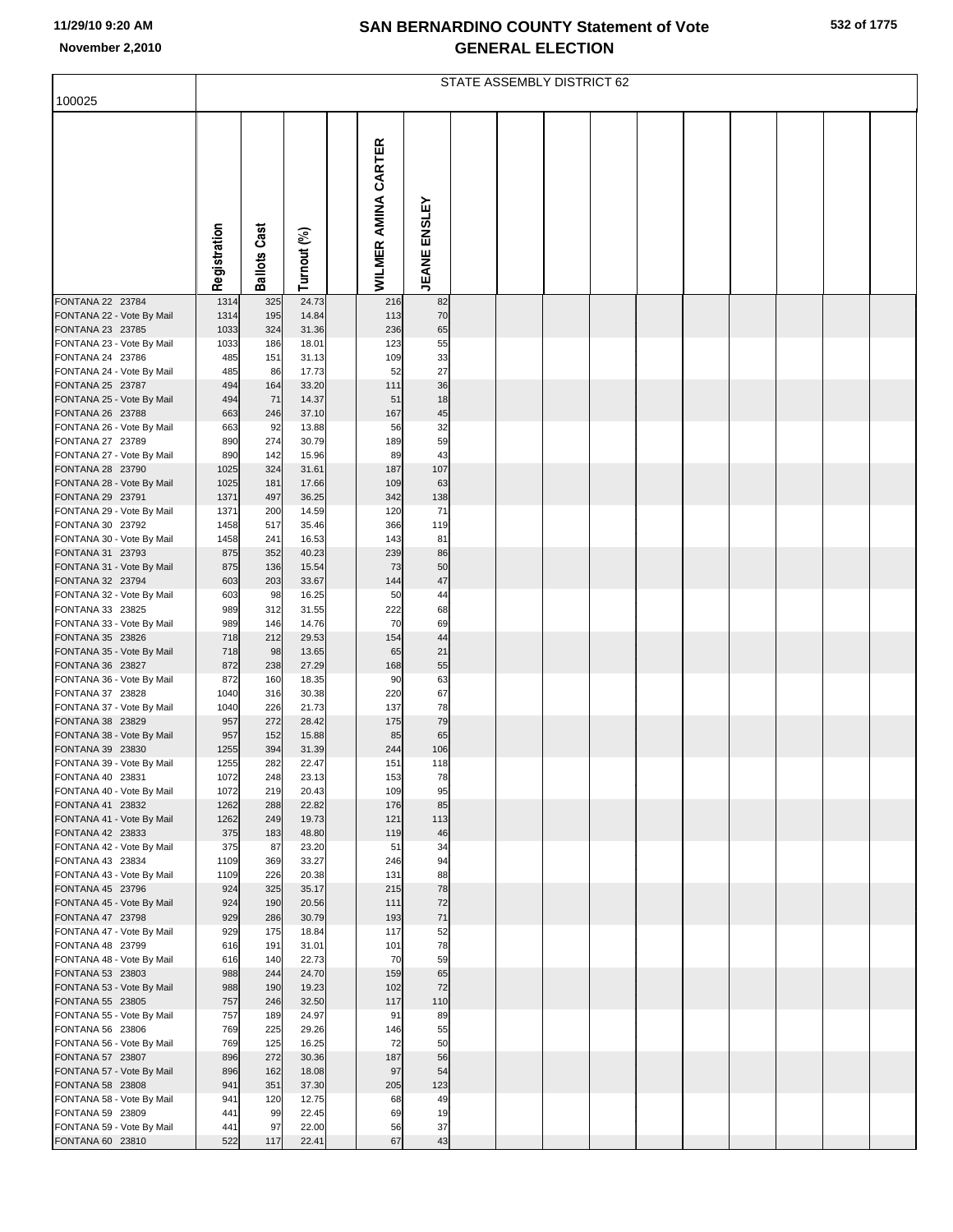|  | 533 of 1775 |
|--|-------------|
|  |             |

|                                                       | STATE ASSEMBLY DISTRICT 62 |                       |                |  |                    |                     |             |  |  |  |  |                                                      |  |           |  |
|-------------------------------------------------------|----------------------------|-----------------------|----------------|--|--------------------|---------------------|-------------|--|--|--|--|------------------------------------------------------|--|-----------|--|
| 100025                                                |                            |                       |                |  |                    |                     |             |  |  |  |  |                                                      |  |           |  |
|                                                       |                            |                       |                |  |                    |                     |             |  |  |  |  |                                                      |  |           |  |
|                                                       |                            |                       |                |  |                    |                     |             |  |  |  |  |                                                      |  |           |  |
|                                                       |                            |                       |                |  | CARTER             |                     |             |  |  |  |  |                                                      |  |           |  |
|                                                       |                            |                       |                |  |                    |                     |             |  |  |  |  |                                                      |  |           |  |
|                                                       |                            |                       |                |  |                    |                     |             |  |  |  |  |                                                      |  |           |  |
|                                                       |                            |                       |                |  |                    |                     |             |  |  |  |  |                                                      |  |           |  |
|                                                       |                            |                       |                |  |                    |                     |             |  |  |  |  |                                                      |  |           |  |
|                                                       | Registration               | <b>Ballots Cast</b>   | Turnout (%)    |  | WILMER AMINA       | <b>JEANE ENSLEY</b> |             |  |  |  |  |                                                      |  |           |  |
|                                                       |                            |                       |                |  |                    |                     |             |  |  |  |  |                                                      |  |           |  |
| FONTANA 60 - Vote By Mail<br>FONTANA 61 23835         | 522<br>742                 | 100<br>182            | 19.16<br>24.53 |  | 44<br>109          | 50<br>58            |             |  |  |  |  |                                                      |  |           |  |
| FONTANA 61 - Vote By Mail                             | 742                        | 227                   | 30.59          |  | 114                | 102                 |             |  |  |  |  |                                                      |  |           |  |
| FONTANA 62 23811<br>FONTANA 62 - Vote By Mail         | 642<br>642                 | 174<br>99             | 27.10<br>15.42 |  | 130<br>57          | 36<br>34            |             |  |  |  |  |                                                      |  |           |  |
| FONTANA 63 23812                                      | 1083                       | 340                   | 31.39          |  | 207                | 93                  |             |  |  |  |  |                                                      |  |           |  |
| FONTANA 63 - Vote By Mail                             | 1083                       | 265                   | 24.47          |  | 156                | 98                  |             |  |  |  |  |                                                      |  |           |  |
| FONTANA 64 23813<br>FONTANA 64 - Vote By Mail         | 910<br>910                 | 241<br>103            | 26.48<br>11.32 |  | 156<br>67          | 63<br>29            |             |  |  |  |  |                                                      |  |           |  |
| FONTANA 65 23836                                      | 1064                       | 280                   | 26.32          |  | 176                | 80                  |             |  |  |  |  |                                                      |  |           |  |
| FONTANA 65 - Vote By Mail<br>FONTANA 66 23837         | 1064<br>857                | 175<br>246            | 16.45<br>28.70 |  | 106<br>153         | 58<br>71            |             |  |  |  |  |                                                      |  |           |  |
| FONTANA 66 - Vote By Mail                             | 857                        | 112                   | 13.07          |  | 65                 | 44                  |             |  |  |  |  |                                                      |  |           |  |
| FONTANA 67 23838                                      | 781                        | 141<br>127            | 18.05          |  | 97<br>77           | 36<br>42            |             |  |  |  |  |                                                      |  |           |  |
| FONTANA 67 - Vote By Mail<br>FONTANA 68 23839         | 781<br>926                 | 249                   | 16.26<br>26.89 |  | 158                | 66                  |             |  |  |  |  |                                                      |  |           |  |
| FONTANA 68 - Vote By Mail                             | 926                        | 156                   | 16.85          |  | 93                 | 50                  |             |  |  |  |  |                                                      |  |           |  |
| FONTANA 69 23840<br>FONTANA 69 - Vote By Mail         | 594<br>594                 | 180<br>126            | 30.30<br>21.21 |  | 108<br>60          | 56<br>61            |             |  |  |  |  |                                                      |  |           |  |
| FONTANA 75 23841                                      | 663                        | 198                   | 29.86          |  | 152                | 29                  |             |  |  |  |  |                                                      |  |           |  |
| FONTANA 75 - Vote By Mail<br>FONTANA 80 23842         | 663<br>7                   | 122<br>$\overline{2}$ | 18.40<br>28.57 |  | 94                 | 26                  | *********** |  |  |  |  |                                                      |  | ********* |  |
| FONTANA 80 - Vote By Mail                             | $\overline{7}$             | $\mathbf 0$           | 0.00           |  | $\mathbf 0$        | $\mathbf 0$         |             |  |  |  |  | <b>Insufficient Turnout to Protect Voter Privacy</b> |  |           |  |
| FONTANA 82 23817                                      | 789                        | 231                   | 29.28          |  | 153                | 56                  |             |  |  |  |  |                                                      |  |           |  |
| FONTANA 82 - Vote By Mail<br>FONTANA 83 23818         | 789<br>$\mathbf 0$         | 132<br>$\mathbf 0$    | 16.73<br>0.00  |  | 70<br>$\mathbf 0$  | 56<br>$\mathbf 0$   |             |  |  |  |  |                                                      |  |           |  |
| FONTANA 83 - Vote By Mail                             | $\mathbf 0$                | $\mathbf 0$           | 0.00           |  | $\mathbf 0$        | $\mathbf 0$         |             |  |  |  |  |                                                      |  |           |  |
| FONTANA 87 23820<br>FONTANA 87 - Vote By Mail         | 354<br>354                 | 105<br>56             | 29.66<br>15.82 |  | 64<br>29           | 30<br>24            |             |  |  |  |  |                                                      |  |           |  |
| FONTANA 88 23843                                      | -1                         | $\mathbf 0$           | 0.00           |  | $\mathbf 0$        | $\mathbf 0$         |             |  |  |  |  |                                                      |  |           |  |
| FONTANA 88 - Vote By Mail<br>FONTANA 90 23844         | $\mathbf 1$<br>410         | $\mathbf 0$<br>93     | 0.00<br>22.68  |  | $\mathbf 0$<br>65  | $\mathbf 0$<br>22   |             |  |  |  |  |                                                      |  |           |  |
| FONTANA 90 - Vote By Mail                             | 410                        | 56                    | 13.66          |  | 33                 | 21                  |             |  |  |  |  |                                                      |  |           |  |
| FONTANA 91 23845                                      |                            |                       | 100.00         |  |                    |                     |             |  |  |  |  | Insufficient Turnout to Protect voter Privacy        |  |           |  |
| FONTANA 91 - Vote By Mail<br>FONTANA 94 23822         | $\overline{a}$<br>921      | $\mathbf 0$<br>267    | 0.00<br>28.99  |  | $\mathbf 0$<br>174 | $\mathbf 0$<br>75   |             |  |  |  |  |                                                      |  |           |  |
| FONTANA 94 - Vote By Mail                             | 921                        | 112                   | 12.16          |  | 56                 | 50                  |             |  |  |  |  |                                                      |  |           |  |
| FONTANA 95 23823<br>FONTANA 95 - Vote By Mail         | 938<br>938                 | 228<br>161            | 24.31<br>17.16 |  | 158<br>96          | 50<br>53            |             |  |  |  |  |                                                      |  |           |  |
| FONTANA WEST 2 23847                                  | 710                        | 265                   | 37.32          |  | 173                | 53                  |             |  |  |  |  |                                                      |  |           |  |
| FONTANA WEST 2 - Vote By Ma<br>FONTANA WEST 3 23848   | 710<br>1060                | 89<br>309             | 12.54<br>29.15 |  | 62<br>211          | 23<br>69            |             |  |  |  |  |                                                      |  |           |  |
| FONTANA WEST 3 - Vote By Ma                           | 1060                       | 139                   | 13.11          |  | 98                 | 33                  |             |  |  |  |  |                                                      |  |           |  |
| FONTANA WEST 4 23849                                  | 1020                       | 262                   | 25.69          |  | 175                | 65                  |             |  |  |  |  |                                                      |  |           |  |
| FONTANA WEST 4 - Vote By Ma<br>FONTANA WEST 5 23850   | 1020<br>891                | 123<br>257            | 12.06<br>28.84 |  | 82<br>185          | 36<br>52            |             |  |  |  |  |                                                      |  |           |  |
| FONTANA WEST 5 - Vote By Ma                           | 891                        | 113                   | 12.68          |  | 81                 | 29                  |             |  |  |  |  |                                                      |  |           |  |
| FONTANA WEST 6 23851<br>FONTANA WEST 6 - Vote By Ma   | 777<br>777                 | 181<br>109            | 23.29<br>14.03 |  | 128<br>67          | 45<br>35            |             |  |  |  |  |                                                      |  |           |  |
| FONTANA WEST 10 23853                                 | 435                        | 173                   | 39.77          |  | 121                | 36                  |             |  |  |  |  |                                                      |  |           |  |
| FONTANA WEST 10 - Vote By Ma<br>FONTANA WEST 16 23855 | 435                        | 61<br>$\Omega$        | 14.02<br>0.00  |  | 40                 | 16<br>0             |             |  |  |  |  |                                                      |  |           |  |
| FONTANA WEST 16 - Vote By Ma                          | $\mathbf 0$                |                       | 0.00           |  |                    | 0                   |             |  |  |  |  |                                                      |  |           |  |
| GLEN HELEN 11 24514                                   | 0<br>$\mathbf 0$           | 0<br>$\Omega$         | 0.00           |  | $\Omega$           | 0<br>$\mathbf 0$    |             |  |  |  |  |                                                      |  |           |  |
| GLEN HELEN 11 - Vote By Mail<br>GLEN HELEN 14 24515   | $\mathbf 0$                | $\Omega$              | 0.00<br>0.00   |  | $\mathbf 0$        | 0                   |             |  |  |  |  |                                                      |  |           |  |
| GLEN HELEN 14 - Vote By Mail                          | $\mathbf 0$                | $\Omega$              | 0.00           |  | $\pmb{0}$          | $\overline{0}$      |             |  |  |  |  |                                                      |  | ********* |  |
| HIGHLAND 12 23981<br>HIGHLAND 12 - Vote By Mail       | 5                          | $\mathbf 0$           | 60.00<br>0.00  |  | $\mathbf 0$        | $\pmb{0}$           | *********** |  |  |  |  | Insufficient Turnout to Protect Voter Privacy        |  |           |  |
| MUSCOY 2 24519                                        | 543                        | 117                   | 21.55          |  | 75                 | 31                  |             |  |  |  |  |                                                      |  |           |  |
| MUSCOY 2 - Vote By Mail                               | 543                        | 83                    | 15.29          |  | 43                 | 38                  |             |  |  |  |  |                                                      |  |           |  |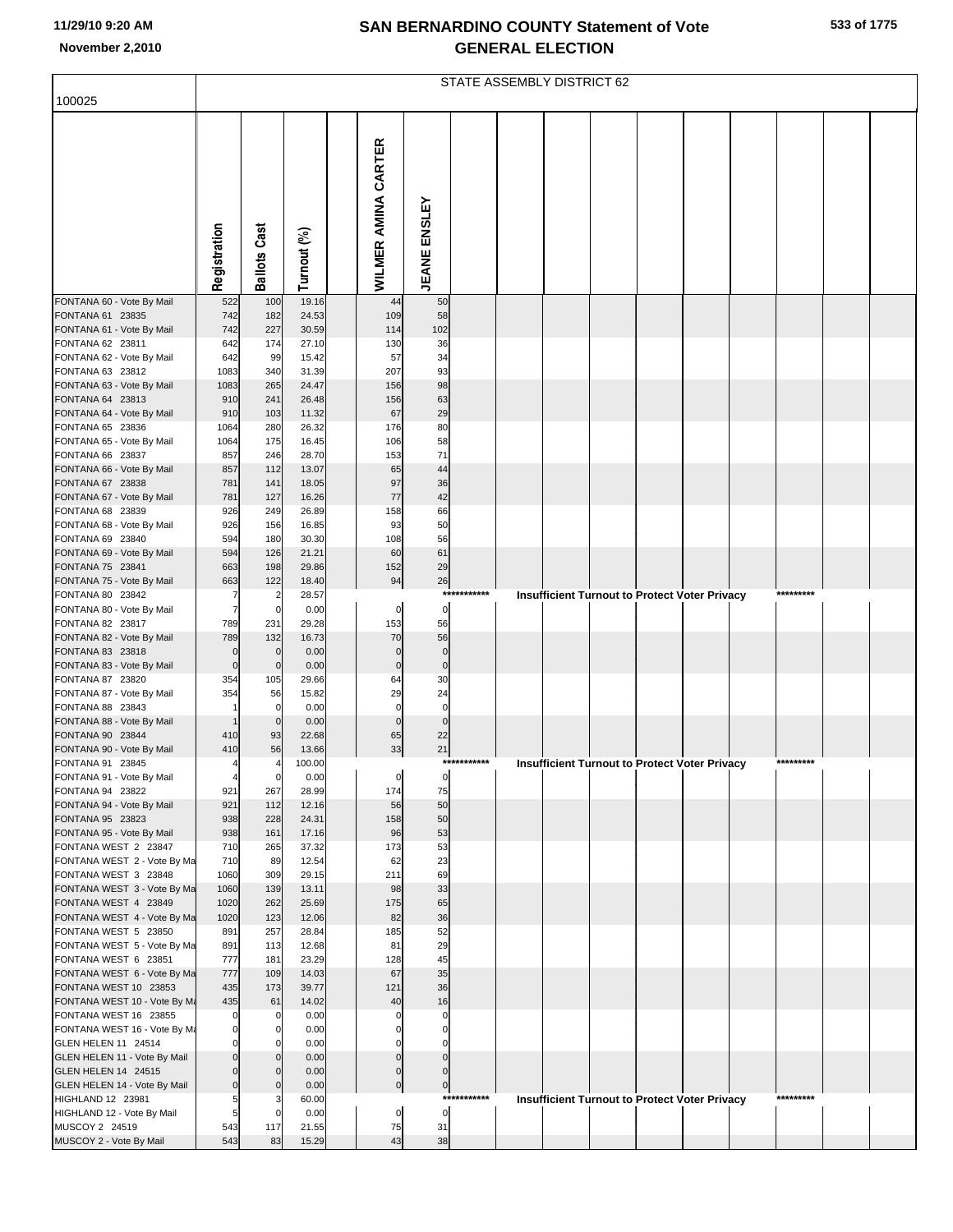|                                                     | STATE ASSEMBLY DISTRICT 62 |                     |                |  |                               |                     |  |  |  |  |  |  |  |  |
|-----------------------------------------------------|----------------------------|---------------------|----------------|--|-------------------------------|---------------------|--|--|--|--|--|--|--|--|
| 100025                                              |                            |                     |                |  |                               |                     |  |  |  |  |  |  |  |  |
|                                                     | Registration               | <b>Ballots Cast</b> | Turnout (%)    |  | WILMER AMINA CARTER           | <b>JEANE ENSLEY</b> |  |  |  |  |  |  |  |  |
| MUSCOY 3 24520                                      | 580                        | 126                 | 21.72          |  | 97                            | 20                  |  |  |  |  |  |  |  |  |
| MUSCOY 3 - Vote By Mail                             | 580                        | 61                  | 10.52          |  | 38                            | 17                  |  |  |  |  |  |  |  |  |
| MUSCOY 4 24521<br>MUSCOY 4 - Vote By Mail           | 950<br>950                 | 224<br>105          | 23.58<br>11.05 |  | 134<br>74                     | 71<br>24            |  |  |  |  |  |  |  |  |
| MUSCOY 5 24522                                      | 992                        | 224                 | 22.58          |  | 138                           | 65                  |  |  |  |  |  |  |  |  |
| MUSCOY 5 - Vote By Mail                             | 992                        | 84                  | 8.47           |  | 48                            | 30                  |  |  |  |  |  |  |  |  |
| RECHE CANYON 1 23761                                | 137                        | 90                  | 65.69          |  | 19                            | 66                  |  |  |  |  |  |  |  |  |
| RECHE CANYON 1 - Vote By Ma                         | 137                        | $\mathbf 0$         | 0.00           |  | $\mathbf 0$                   | $\pmb{0}$           |  |  |  |  |  |  |  |  |
| RECHE CANYON 3 23762<br>RECHE CANYON 3 - Vote By Ma | 27<br>27                   | 16<br>0             | 59.26<br>0.00  |  | $\overline{c}$<br>$\mathbf 0$ | 13<br>$\mathbf 0$   |  |  |  |  |  |  |  |  |
| RIALTO 1 24272                                      | 1438                       | 396                 | 27.54          |  | 244                           | 131                 |  |  |  |  |  |  |  |  |
| RIALTO 1 - Vote By Mail                             | 1438                       | 381                 | 26.50          |  | 210                           | 160                 |  |  |  |  |  |  |  |  |
| RIALTO 2 24273                                      | 234                        | 107                 | 45.73          |  | 77                            | 28                  |  |  |  |  |  |  |  |  |
| RIALTO 2 - Vote By Mail                             | 234                        | $\mathbf 0$         | 0.00           |  | $\mathbf 0$                   | $\pmb{0}$           |  |  |  |  |  |  |  |  |
| RIALTO 3 24274<br>RIALTO 3 - Vote By Mail           | 667<br>667                 | 178<br>174          | 26.69<br>26.09 |  | 117<br>87                     | 49<br>76            |  |  |  |  |  |  |  |  |
| RIALTO 4 24275                                      | 985                        | 313                 | 31.78          |  | 216                           | 78                  |  |  |  |  |  |  |  |  |
| RIALTO 4 - Vote By Mail                             | 985                        | 216                 | 21.93          |  | 148                           | 61                  |  |  |  |  |  |  |  |  |
| RIALTO 5 24276                                      | 782                        | 261                 | 33.38          |  | 181                           | 59                  |  |  |  |  |  |  |  |  |
| RIALTO 5 - Vote By Mail                             | 782                        | 174                 | 22.25          |  | 109                           | 61                  |  |  |  |  |  |  |  |  |
| RIALTO 6 24277<br>RIALTO 6 - Vote By Mail           | 649<br>649                 | 190<br>128          | 29.28<br>19.72 |  | 140<br>72                     | 40<br>51            |  |  |  |  |  |  |  |  |
| RIALTO 7 24278                                      | 856                        | 236                 | 27.57          |  | 183                           | 35                  |  |  |  |  |  |  |  |  |
| RIALTO 7 - Vote By Mail                             | 856                        | 186                 | 21.73          |  | 120                           | 60                  |  |  |  |  |  |  |  |  |
| RIALTO 8 24279                                      | 732                        | 185                 | 25.27          |  | 142                           | 36                  |  |  |  |  |  |  |  |  |
| RIALTO 8 - Vote By Mail                             | 732                        | 176                 | 24.04          |  | 126                           | 40                  |  |  |  |  |  |  |  |  |
| RIALTO 9 24280<br>RIALTO 9 - Vote By Mail           | 1158<br>1158               | 377<br>188          | 32.56<br>16.23 |  | 292<br>135                    | 66<br>46            |  |  |  |  |  |  |  |  |
| RIALTO 10 24281                                     | 802                        | 237                 | 29.55          |  | 151                           | 70                  |  |  |  |  |  |  |  |  |
| RIALTO 10 - Vote By Mail                            | 802                        | 123                 | 15.34          |  | 72                            | 43                  |  |  |  |  |  |  |  |  |
| RIALTO 11 24282                                     | 567                        | 137                 | 24.16          |  | 91                            | 36                  |  |  |  |  |  |  |  |  |
| RIALTO 11 - Vote By Mail<br>RIALTO 12 24283         | 567                        | 23                  | 4.06<br>33.93  |  | 10<br>235                     | 13<br>83            |  |  |  |  |  |  |  |  |
| RIALTO 12 - Vote By Mail                            | 1011<br>1011               | 343<br>153          | 15.13          |  | 111                           | 33                  |  |  |  |  |  |  |  |  |
| RIALTO 13 24284                                     | 1325                       | 371                 | 28.00          |  | 279                           | 71                  |  |  |  |  |  |  |  |  |
| RIALTO 13 - Vote By Mail                            | 1325                       | 187                 | 14.11          |  | 129                           | 51                  |  |  |  |  |  |  |  |  |
| RIALTO 14 24285                                     | 691                        | 189                 | 27.35          |  | 140                           | 44                  |  |  |  |  |  |  |  |  |
| RIALTO 14 - Vote By Mail<br>RIALTO 15 24286         | 691<br>1114                | 138<br>266          | 19.97<br>23.88 |  | 97<br>186                     | 33<br>60            |  |  |  |  |  |  |  |  |
| RIALTO 15 - Vote By Mail                            | 1114                       | 162                 | 14.54          |  | 120                           | 36                  |  |  |  |  |  |  |  |  |
| RIALTO 16 24287                                     | 1074                       | 340                 | 31.66          |  | 235                           | 84                  |  |  |  |  |  |  |  |  |
| RIALTO 16 - Vote By Mail                            | 1074                       | 212                 | 19.74          |  | 138                           | 60                  |  |  |  |  |  |  |  |  |
| RIALTO 17 24288<br>RIALTO 17 - Vote By Mail         | 973<br>973                 | 277<br>236          | 28.47<br>24.25 |  | 199<br>134                    | 67<br>92            |  |  |  |  |  |  |  |  |
| RIALTO 18 24289                                     | 1227                       | 284                 | 23.15          |  | 199                           | 62                  |  |  |  |  |  |  |  |  |
| RIALTO 18 - Vote By Mail                            | 1227                       | 217                 | 17.69          |  | 138                           | 61                  |  |  |  |  |  |  |  |  |
| RIALTO 19 24290                                     | 1159                       | 362                 | 31.23          |  | 236                           | 98                  |  |  |  |  |  |  |  |  |
| RIALTO 19 - Vote By Mail                            | 1159                       | 196                 | 16.91          |  | 110                           | 69                  |  |  |  |  |  |  |  |  |
| RIALTO 20 24291                                     | 1308                       | 270                 | 20.64          |  | 183                           | 69                  |  |  |  |  |  |  |  |  |
| RIALTO 20 - Vote By Mail<br>RIALTO 21 24292         | 1308<br>1389               | 213<br>309          | 16.28<br>22.25 |  | 145<br>234                    | 58<br>55            |  |  |  |  |  |  |  |  |
| RIALTO 21 - Vote By Mail                            | 1389                       | 265                 | 19.08          |  | 198                           | 60                  |  |  |  |  |  |  |  |  |
| RIALTO 22 24293                                     | 1351                       | 350                 | 25.91          |  | 249                           | 73                  |  |  |  |  |  |  |  |  |
| RIALTO 22 - Vote By Mail                            | 1351                       | 258                 | 19.10          |  | 171                           | 77                  |  |  |  |  |  |  |  |  |
| RIALTO 23 24294<br>RIALTO 23 - Vote By Mail         | 983<br>983                 | 239<br>36           | 24.31<br>3.66  |  | 173<br>24                     | 42<br>10            |  |  |  |  |  |  |  |  |
| RIALTO 24 24295                                     | 857                        | 338                 | 39.44          |  | 206                           | 101                 |  |  |  |  |  |  |  |  |
| RIALTO 24 - Vote By Mail                            | 857                        | 57                  | 6.65           |  | 38                            | 19                  |  |  |  |  |  |  |  |  |
| RIALTO 25 24296                                     | 939                        | 455                 | 48.46          |  | 331                           | 94                  |  |  |  |  |  |  |  |  |
| RIALTO 25 - Vote By Mail                            | 939                        | 159                 | 16.93          |  | 92                            | 58                  |  |  |  |  |  |  |  |  |
| RIALTO 26 24297                                     | 1051                       | 233                 | 22.17          |  | 158                           | 64                  |  |  |  |  |  |  |  |  |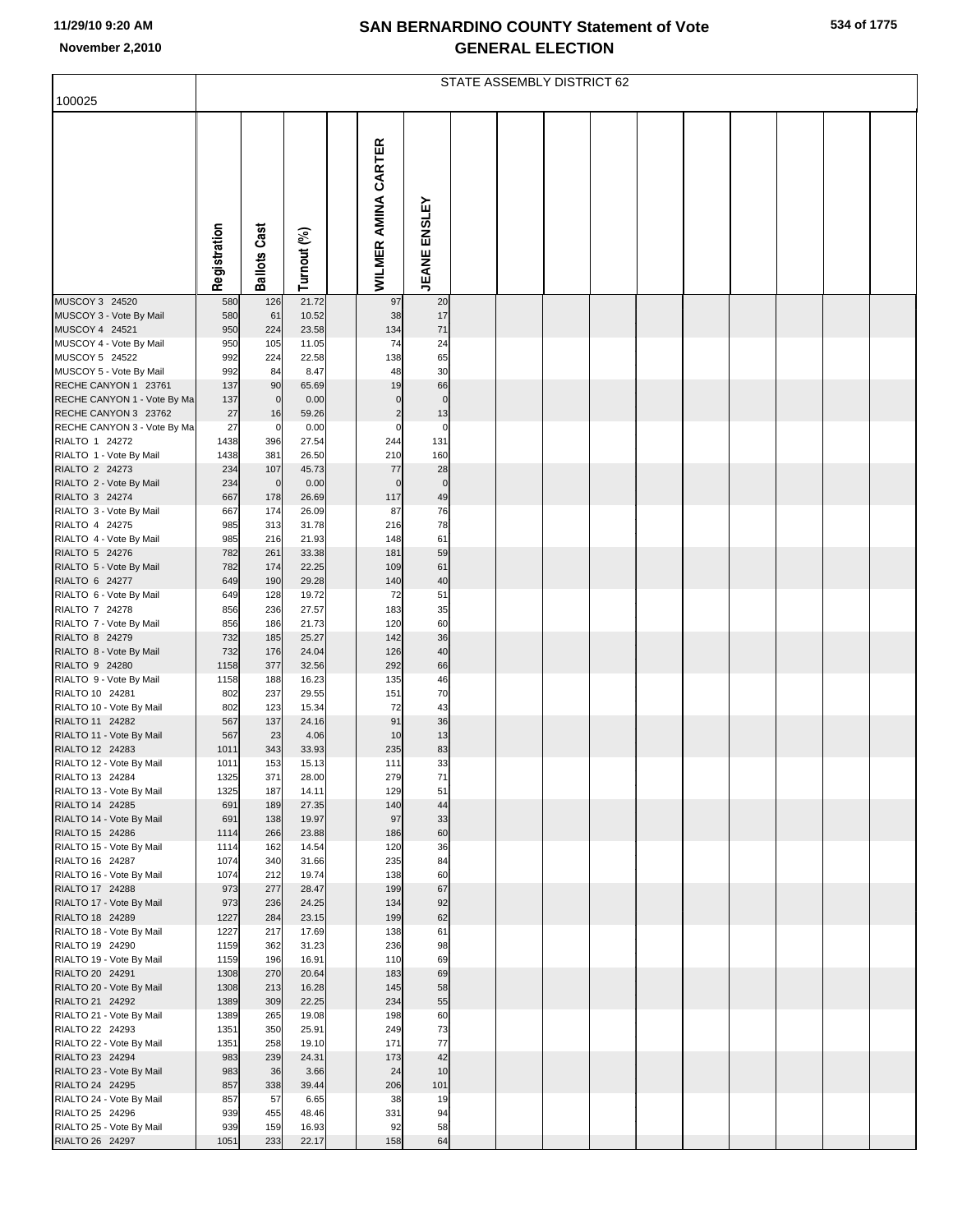| 535 of 1775 |  |  |  |
|-------------|--|--|--|
|-------------|--|--|--|

|                                                          | STATE ASSEMBLY DISTRICT 62       |                             |                |  |                            |                            |             |  |  |  |  |                                                      |  |           |  |
|----------------------------------------------------------|----------------------------------|-----------------------------|----------------|--|----------------------------|----------------------------|-------------|--|--|--|--|------------------------------------------------------|--|-----------|--|
| 100025                                                   |                                  |                             |                |  |                            |                            |             |  |  |  |  |                                                      |  |           |  |
|                                                          | Registration                     | <b>Ballots Cast</b>         | Turnout (%)    |  | <b>WILMER AMINA CARTER</b> | <b>JEANE ENSLEY</b>        |             |  |  |  |  |                                                      |  |           |  |
| RIALTO 26 - Vote By Mail                                 | 1051                             | 184                         | 17.51          |  | 115                        | 54                         |             |  |  |  |  |                                                      |  |           |  |
| RIALTO 27 24298<br>RIALTO 27 - Vote By Mail              | 1313<br>1313                     | 393<br>252                  | 29.93<br>19.19 |  | 274<br>157                 | 93<br>79                   |             |  |  |  |  |                                                      |  |           |  |
| RIALTO 28 24299                                          | 869                              | $\overline{1}$              | 0.12           |  |                            |                            | *********** |  |  |  |  | <b>Insufficient Turnout to Protect Voter Privacy</b> |  | ********* |  |
| RIALTO 28 - Vote By Mail                                 | 869                              | 167                         | 19.22          |  | 112                        | 46                         |             |  |  |  |  |                                                      |  |           |  |
| RIALTO 30 24300<br>RIALTO 30 - Vote By Mail              | $\mathbf 0$<br>$\mathbf 0$       | $\mathbf 0$<br>$\mathbf{0}$ | 0.00<br>0.00   |  | $\mathsf{C}$<br>$\Omega$   | $\mathbf 0$<br>$\mathbf 0$ |             |  |  |  |  |                                                      |  |           |  |
| RIALTO 31 24301                                          | 787                              | 223                         | 28.34          |  | 157                        | 58                         |             |  |  |  |  |                                                      |  |           |  |
| RIALTO 31 - Vote By Mail                                 | 787                              | 156                         | 19.82          |  | 86                         | 67                         |             |  |  |  |  |                                                      |  |           |  |
| RIALTO 32 24302                                          | 615                              | 146                         | 23.74          |  | 101                        | 34                         |             |  |  |  |  |                                                      |  |           |  |
| RIALTO 32 - Vote By Mail<br>RIALTO 33 24303              | 615<br>672                       | 82<br>207                   | 13.33<br>30.80 |  | 54<br>140                  | 27<br>58                   |             |  |  |  |  |                                                      |  |           |  |
| RIALTO 33 - Vote By Mail                                 | 672                              | 134                         | 19.94          |  | 84                         | 46                         |             |  |  |  |  |                                                      |  |           |  |
| RIALTO 34 24304                                          | 628                              | 205                         | 32.64          |  | 147                        | 36                         |             |  |  |  |  |                                                      |  |           |  |
| RIALTO 34 - Vote By Mail                                 | 628                              | 107                         | 17.04          |  | 68                         | 36                         |             |  |  |  |  |                                                      |  |           |  |
| RIALTO 35 24305<br>RIALTO 35 - Vote By Mail              | 527<br>527                       | 173<br>92                   | 32.83<br>17.46 |  | 101<br>54                  | 62<br>35                   |             |  |  |  |  |                                                      |  |           |  |
| RIALTO 36 24306                                          | 750                              | 290                         | 38.67          |  | 164                        | 92                         |             |  |  |  |  |                                                      |  |           |  |
| RIALTO 36 - Vote By Mail                                 | 750                              | 149                         | 19.87          |  | 75                         | 69                         |             |  |  |  |  |                                                      |  |           |  |
| RIALTO 37 24307                                          | 671                              | 136                         | 20.27          |  | 108                        | 24                         |             |  |  |  |  |                                                      |  |           |  |
| RIALTO 37 - Vote By Mail<br>RIALTO 38 24308              | 671<br>951                       | 37<br>271                   | 5.51<br>28.50  |  | 29<br>214                  | $\boldsymbol{8}$<br>46     |             |  |  |  |  |                                                      |  |           |  |
| RIALTO 38 - Vote By Mail                                 | 951                              | 155                         | 16.30          |  | 113                        | 34                         |             |  |  |  |  |                                                      |  |           |  |
| RIALTO 39 24309                                          | $\mathbf 0$                      | $\mathbf 0$                 | 0.00           |  | $\mathbf 0$                | $\mathbf 0$                |             |  |  |  |  |                                                      |  |           |  |
| RIALTO 39 - Vote By Mail                                 | $\mathbf 0$                      | $\mathbf{0}$                | 0.00           |  | $\Omega$                   | $\mathbf 0$                |             |  |  |  |  |                                                      |  |           |  |
| RIALTO 42 24310<br>RIALTO 42 - Vote By Mail              | 372<br>372                       | 110<br>77                   | 29.57<br>20.70 |  | 83<br>56                   | 24<br>19                   |             |  |  |  |  |                                                      |  |           |  |
| RIALTO 43 24311                                          | 812                              | 201                         | 24.75          |  | 142                        | 48                         |             |  |  |  |  |                                                      |  |           |  |
| RIALTO 43 - Vote By Mail                                 | 812                              | 133                         | 16.38          |  | 100                        | 23                         |             |  |  |  |  |                                                      |  |           |  |
| RIALTO 47 24312                                          | 434                              | 123                         | 28.34          |  | 74                         | 38                         |             |  |  |  |  |                                                      |  |           |  |
| RIALTO 47 - Vote By Mail<br>RIALTO 48 24313              | 434<br>$\mathbf 0$               | 94                          | 21.66<br>0.00  |  | 47<br>$\Omega$             | 40<br>$\mathbf 0$          |             |  |  |  |  |                                                      |  |           |  |
| RIALTO 48 - Vote By Mail                                 | $\mathbf 0$                      | $\mathbf 0$                 | 0.00           |  | $\pmb{0}$                  | $\pmb{0}$                  |             |  |  |  |  |                                                      |  |           |  |
| RIALTO 51 24314                                          | 536                              | 118                         | 22.01          |  | 75                         | 39                         |             |  |  |  |  |                                                      |  |           |  |
| RIALTO 51 - Vote By Mail                                 | 536<br>1202                      | 183<br>447                  | 34.14<br>37.19 |  | 110<br>267                 | 66                         |             |  |  |  |  |                                                      |  |           |  |
| RIALTO NORTH 1 24326<br>RIALTO NORTH 1 - Vote By Mail    | 1202                             | 285                         | 23.71          |  | 134                        | 161<br>144                 |             |  |  |  |  |                                                      |  |           |  |
| RIALTO NORTH 2 24327                                     | 371                              | 91                          | 24.53          |  | 66                         | 19                         |             |  |  |  |  |                                                      |  |           |  |
| RIALTO NORTH 2 - Vote By Mail                            | 371                              | 58                          | 15.63          |  | 31                         | 22                         |             |  |  |  |  |                                                      |  |           |  |
| RIALTO NORTH 3 24328<br>RIALTO NORTH 3 - Vote By Mail    | 105<br>105                       | 47<br>$\mathbf 0$           | 44.76<br>0.00  |  | 22<br>$\pmb{0}$            | 23<br>$\mathbf 0$          |             |  |  |  |  |                                                      |  |           |  |
| RIALTO NORTH 4 24329                                     | 160                              | 76                          | 47.50          |  | 49                         | 26                         |             |  |  |  |  |                                                      |  |           |  |
| RIALTO NORTH 4 - Vote By Mail                            | 160                              | -1                          | 0.63           |  |                            |                            | *********** |  |  |  |  | <b>Insufficient Turnout to Protect Voter Privacy</b> |  | ********* |  |
| RIALTO NORTH 6 24330                                     | $\overline{0}$<br>$\overline{0}$ | $\mathbf 0$                 | 0.00           |  | $\mathbf 0$                | $\circ$                    |             |  |  |  |  |                                                      |  |           |  |
| RIALTO NORTH 6 - Vote By Mail<br>SAN BERNARDINO 20 24406 | 326                              | $\mathbf 0$<br>73           | 0.00<br>22.39  |  | $\pmb{0}$<br>56            | $\overline{0}$<br>11       |             |  |  |  |  |                                                      |  |           |  |
| SAN BERNARDINO 20 - Vote By                              | 326                              | 59                          | 18.10          |  | 46                         | 12                         |             |  |  |  |  |                                                      |  |           |  |
| SAN BERNARDINO 22 24408                                  | 1017                             | 266                         | 26.16          |  | 205                        | 42                         |             |  |  |  |  |                                                      |  |           |  |
| SAN BERNARDINO 22 - Vote By                              | 1017                             | 164                         | 16.13          |  | 136                        | 22                         |             |  |  |  |  |                                                      |  |           |  |
| SAN BERNARDINO 23 24409<br>SAN BERNARDINO 23 - Vote By   | 825<br>825                       | 230<br>122                  | 27.88<br>14.79 |  | 184<br>109                 | 19<br>$\boldsymbol{9}$     |             |  |  |  |  |                                                      |  |           |  |
| SAN BERNARDINO 24 24410                                  | 1203                             | 237                         | 19.70          |  | 202                        | 25                         |             |  |  |  |  |                                                      |  |           |  |
| SAN BERNARDINO 24 - Vote By                              | 1203                             | 194                         | 16.13          |  | 170                        | 19                         |             |  |  |  |  |                                                      |  |           |  |
| SAN BERNARDINO 25 24411                                  | 949                              | 232                         | 24.45          |  | 186                        | 34                         |             |  |  |  |  |                                                      |  |           |  |
| SAN BERNARDINO 25 - Vote By<br>SAN BERNARDINO 26 24412   | 949<br>17                        | 136<br>6                    | 14.33<br>35.29 |  | 110<br>$\overline{4}$      | 19<br>$\overline{1}$       |             |  |  |  |  |                                                      |  |           |  |
| SAN BERNARDINO 26 - Vote By                              | 17                               | $\mathbf 0$                 | 0.00           |  | $\mathbf 0$                | $\mathbf 0$                |             |  |  |  |  |                                                      |  |           |  |
| SAN BERNARDINO 27 24413                                  | 370                              | 83                          | 22.43          |  | 59                         | 17                         |             |  |  |  |  |                                                      |  |           |  |
| SAN BERNARDINO 27 - Vote By                              | 370                              | 48                          | 12.97          |  | 33                         | 13                         |             |  |  |  |  |                                                      |  |           |  |
| SAN BERNARDINO 28 24414<br>SAN BERNARDINO 28 - Vote By   | 396<br>396                       | 93<br>59                    | 23.48<br>14.90 |  | 49<br>42                   | 31<br>16                   |             |  |  |  |  |                                                      |  |           |  |
|                                                          |                                  |                             |                |  |                            |                            |             |  |  |  |  |                                                      |  |           |  |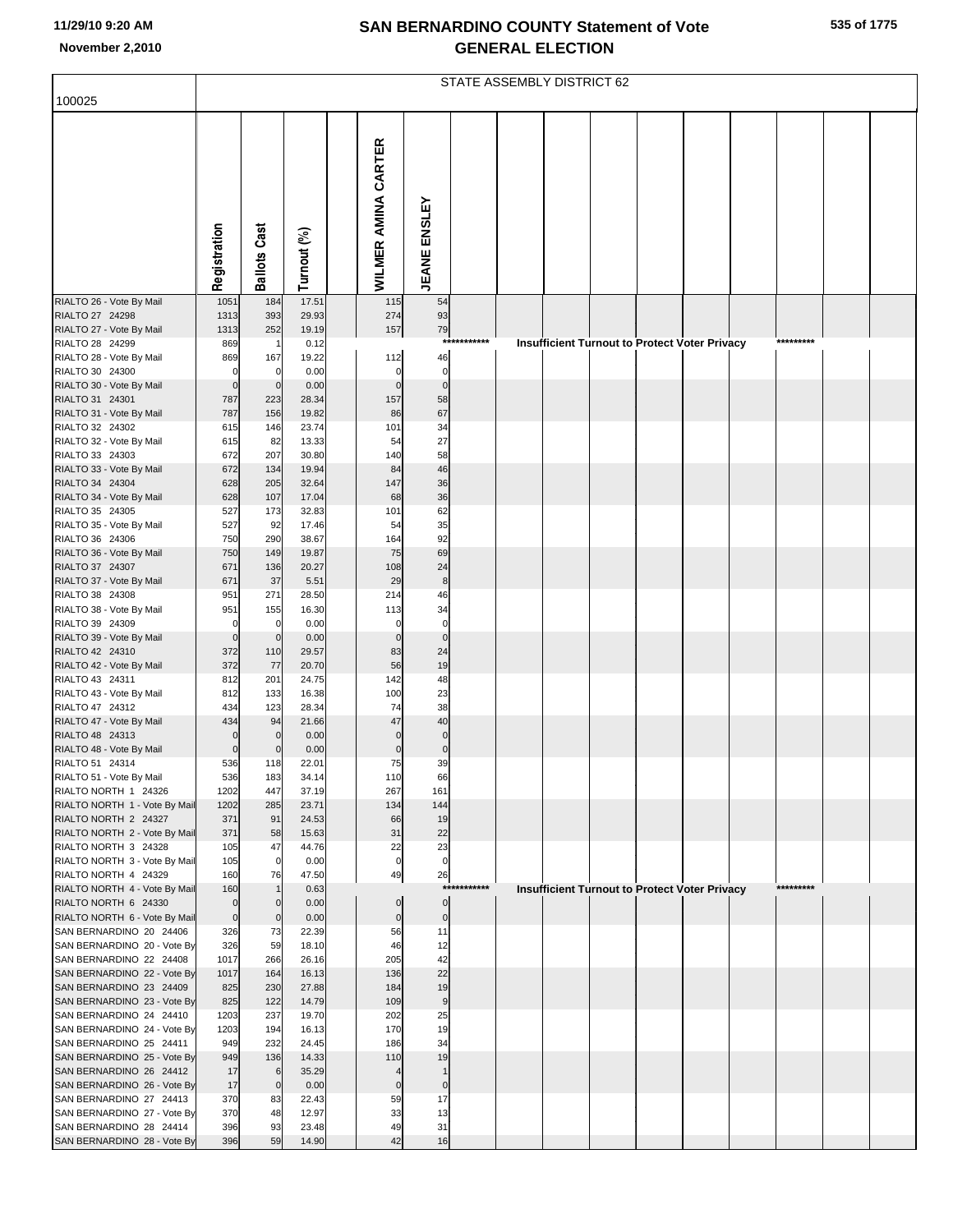| 536 of 1775 |  |  |  |
|-------------|--|--|--|
|-------------|--|--|--|

|                                                        | STATE ASSEMBLY DISTRICT 62       |                     |                |                     |                                             |              |  |  |  |  |                                                      |  |           |  |
|--------------------------------------------------------|----------------------------------|---------------------|----------------|---------------------|---------------------------------------------|--------------|--|--|--|--|------------------------------------------------------|--|-----------|--|
| 100025                                                 |                                  |                     |                |                     |                                             |              |  |  |  |  |                                                      |  |           |  |
|                                                        |                                  |                     |                |                     |                                             |              |  |  |  |  |                                                      |  |           |  |
|                                                        |                                  |                     |                |                     |                                             |              |  |  |  |  |                                                      |  |           |  |
|                                                        |                                  |                     |                |                     |                                             |              |  |  |  |  |                                                      |  |           |  |
|                                                        |                                  |                     |                |                     |                                             |              |  |  |  |  |                                                      |  |           |  |
|                                                        |                                  |                     |                |                     |                                             |              |  |  |  |  |                                                      |  |           |  |
|                                                        |                                  |                     |                |                     |                                             |              |  |  |  |  |                                                      |  |           |  |
|                                                        |                                  |                     |                |                     |                                             |              |  |  |  |  |                                                      |  |           |  |
|                                                        |                                  |                     |                |                     |                                             |              |  |  |  |  |                                                      |  |           |  |
|                                                        | Registration                     | <b>Ballots Cast</b> | Turnout (%)    | WILMER AMINA CARTER | <b>JEANE ENSLEY</b>                         |              |  |  |  |  |                                                      |  |           |  |
| SAN BERNARDINO 29 24415                                | 959                              | 171                 | 17.83          | 111                 | 45                                          |              |  |  |  |  |                                                      |  |           |  |
| SAN BERNARDINO 29 - Vote By                            | 959                              | 159                 | 16.58          | 107                 | 49                                          |              |  |  |  |  |                                                      |  |           |  |
| SAN BERNARDINO 30 24416<br>SAN BERNARDINO 30 - Vote By | 768<br>768                       | 172<br>178          | 22.40<br>23.18 | 105<br>105          | 45<br>64                                    |              |  |  |  |  |                                                      |  |           |  |
| SAN BERNARDINO 34 24420                                | 762                              | 190                 | 24.93          | 170                 | 13                                          |              |  |  |  |  |                                                      |  |           |  |
| SAN BERNARDINO 34 - Vote By<br>SAN BERNARDINO 35 24421 | 762<br>1118                      | 124<br>234          | 16.27<br>20.93 | 109<br>178          | 13<br>26                                    |              |  |  |  |  |                                                      |  |           |  |
| SAN BERNARDINO 35 - Vote By                            | 1118                             | 156                 | 13.95          | 123                 | 23                                          |              |  |  |  |  |                                                      |  |           |  |
| SAN BERNARDINO 36 24422                                | 988                              | 158                 | 15.99          | 116                 | 32                                          |              |  |  |  |  |                                                      |  |           |  |
| SAN BERNARDINO 36 - Vote By<br>SAN BERNARDINO 37 24423 | 988<br>543                       | 109<br>159          | 11.03<br>29.28 | 84<br>94            | 22<br>51                                    |              |  |  |  |  |                                                      |  |           |  |
| SAN BERNARDINO 37 - Vote By                            | 543                              | 92                  | 16.94          | 46                  | 41                                          |              |  |  |  |  |                                                      |  |           |  |
| SAN BERNARDINO 38 24424<br>SAN BERNARDINO 38 - Vote By | 6<br>$6\phantom{1}6$             | $\mathbf 0$         | 16.67<br>0.00  |                     | $\pmb{0}$<br>$\pmb{0}$                      | ******       |  |  |  |  | <b>Insufficient Turnout to Protect Voter Privacy</b> |  |           |  |
| SAN BERNARDINO 39 24425                                | 821                              | 195                 | 23.75          | 161                 | 14                                          |              |  |  |  |  |                                                      |  |           |  |
| SAN BERNARDINO 39 - Vote By                            | 821                              | 102                 | 12.42          | 80                  | 14                                          |              |  |  |  |  |                                                      |  |           |  |
| SAN BERNARDINO 40 24426<br>SAN BERNARDINO 40 - Vote By | 1047<br>1047                     | 219<br>100          | 20.92<br>9.55  | 156<br>73           | 32<br>21                                    |              |  |  |  |  |                                                      |  |           |  |
| SAN BERNARDINO 41 24427                                | 682                              | 126                 | 18.48          | 82                  | 31                                          |              |  |  |  |  |                                                      |  |           |  |
| SAN BERNARDINO 41 - Vote By                            | 682                              | 81                  | 11.88          | 55                  | 24                                          |              |  |  |  |  |                                                      |  |           |  |
| SAN BERNARDINO 42 24428<br>SAN BERNARDINO 42 - Vote By | 327<br>327                       | 80<br>28            | 24.46<br>8.56  | 64<br>17            | 14<br>10                                    |              |  |  |  |  |                                                      |  |           |  |
| SAN BERNARDINO 43 24429                                | 1011                             | 258                 | 25.52          | 211                 | 31                                          |              |  |  |  |  |                                                      |  |           |  |
| SAN BERNARDINO 43 - Vote By<br>SAN BERNARDINO 44 24430 | 1011<br>839                      | 186<br>228          | 18.40<br>27.18 | 140<br>182          | 40<br>31                                    |              |  |  |  |  |                                                      |  |           |  |
| SAN BERNARDINO 44 - Vote By                            | 839                              | 132                 | 15.73          | 111                 | 18                                          |              |  |  |  |  |                                                      |  |           |  |
| SAN BERNARDINO 45 24431                                | 706                              | 177                 | 25.07          | 143                 | 19                                          |              |  |  |  |  |                                                      |  |           |  |
| SAN BERNARDINO 45 - Vote By<br>SAN BERNARDINO 46 24432 | 706<br>662                       | 100<br>164          | 14.16<br>24.77 | 86<br>135           | 9<br>18                                     |              |  |  |  |  |                                                      |  |           |  |
| SAN BERNARDINO 46 - Vote By                            | 662                              | 88                  | 13.29          | 72                  | 11                                          |              |  |  |  |  |                                                      |  |           |  |
| SAN BERNARDINO 47 24433<br>SAN BERNARDINO 47 - Vote By | 947<br>947                       | 148<br>169          | 15.63<br>17.85 | 91<br>120           | 31<br>40                                    |              |  |  |  |  |                                                      |  |           |  |
| SAN BERNARDINO 48 24434                                | 8                                | 4                   | 50.00          |                     |                                             | ************ |  |  |  |  | <b>Insufficient Turnout to Protect Voter Privacy</b> |  | ********* |  |
| SAN BERNARDINO 48 - Vote By                            |                                  |                     | 0.00           |                     | ΩL<br>ΩL                                    |              |  |  |  |  |                                                      |  |           |  |
| SAN BERNARDINO 49 24435<br>SAN BERNARDINO 49 - Vote By | 905<br>905                       | 175<br>201          | 19.34<br>22.21 | 109<br>116          | 43<br>78                                    |              |  |  |  |  |                                                      |  |           |  |
| SAN BERNARDINO 50 24436                                | 1125                             | 238                 | 21.16          | 176                 | 42                                          |              |  |  |  |  |                                                      |  |           |  |
| SAN BERNARDINO 50 - Vote By<br>SAN BERNARDINO 51 24437 | 1125<br>1085                     | 158<br>260          | 14.04          | 104<br>184          | 49<br>57                                    |              |  |  |  |  |                                                      |  |           |  |
| SAN BERNARDINO 51 - Vote By                            | 1085                             | 183                 | 23.96<br>16.87 | 131                 | 46                                          |              |  |  |  |  |                                                      |  |           |  |
| SAN BERNARDINO 52 24438                                | 936                              | 268                 | 28.63          | 200                 | 49                                          |              |  |  |  |  |                                                      |  |           |  |
| SAN BERNARDINO 52 - Vote By<br>SAN BERNARDINO 53 24439 | 936<br>1006                      | 139<br>254          | 14.85<br>25.25 | 87<br>171           | 44<br>65                                    |              |  |  |  |  |                                                      |  |           |  |
| SAN BERNARDINO 53 - Vote By                            | 1006                             | 123                 | 12.23          | 91                  | 29                                          |              |  |  |  |  |                                                      |  |           |  |
| SAN BERNARDINO 54 24440                                | 715                              | 75                  | 10.49          | 49                  | 18                                          |              |  |  |  |  |                                                      |  |           |  |
| SAN BERNARDINO 54 - Vote By<br>SAN BERNARDINO 55 24441 | 715<br>10                        | 146                 | 20.42<br>20.00 | 93                  | 37                                          | ***********  |  |  |  |  | <b>Insufficient Turnout to Protect Voter Privacy</b> |  | ********* |  |
| SAN BERNARDINO 55 - Vote By                            | 10                               |                     | 0.00           |                     | $\overline{0}$<br>$\mathbf{0}$              |              |  |  |  |  |                                                      |  |           |  |
| SAN BERNARDINO 56 24442<br>SAN BERNARDINO 56 - Vote By | $\overline{2}$<br>$\overline{c}$ | $\mathbf 0$         | 50.00<br>0.00  |                     | ***<br>$\overline{0}$<br>$\pmb{0}$          | *******      |  |  |  |  | Insufficient Turnout to Protect Voter Privacy        |  | ********* |  |
| SAN BERNARDINO 57 24443                                | 941                              | 231                 | 24.55          | 145                 | 58                                          |              |  |  |  |  |                                                      |  |           |  |
| SAN BERNARDINO 57 - Vote By                            | 941                              | 186                 | 19.77          | 126                 | 53                                          |              |  |  |  |  |                                                      |  |           |  |
| SAN BERNARDINO 58 24444<br>SAN BERNARDINO 58 - Vote By | 45<br>45                         | 15<br>0             | 33.33<br>0.00  | 12                  | $\overline{\mathbf{c}}$<br>$\mathbf 0$<br>0 |              |  |  |  |  |                                                      |  |           |  |
| SAN BERNARDINO 59 24445                                | 1085                             | 270                 | 24.88          | 149                 | 96                                          |              |  |  |  |  |                                                      |  |           |  |
| SAN BERNARDINO 59 - Vote By<br>SAN BERNARDINO 61 24447 | 1085<br>3                        | 183                 | 16.87<br>33.33 | 105                 | 66                                          | ***********  |  |  |  |  | Insufficient Turnout to Protect Voter Privacy        |  | ********* |  |
| SAN BERNARDINO 61 - Vote By                            | 3                                |                     | 0.00           |                     | 0                                           |              |  |  |  |  |                                                      |  |           |  |
| SAN BERNARDINO 62 24448                                | 212                              | 95                  | 44.81          | 54                  | 33                                          |              |  |  |  |  |                                                      |  |           |  |
| SAN BERNARDINO 62 - Vote By<br>SAN BERNARDINO 94 24363 | 212<br>6                         |                     | 0.00<br>66.67  |                     | $\mathbf{0}$<br>$\overline{0}$              | ***********  |  |  |  |  | <b>Insufficient Turnout to Protect Voter Privacy</b> |  | ********* |  |
|                                                        |                                  |                     |                |                     |                                             |              |  |  |  |  |                                                      |  |           |  |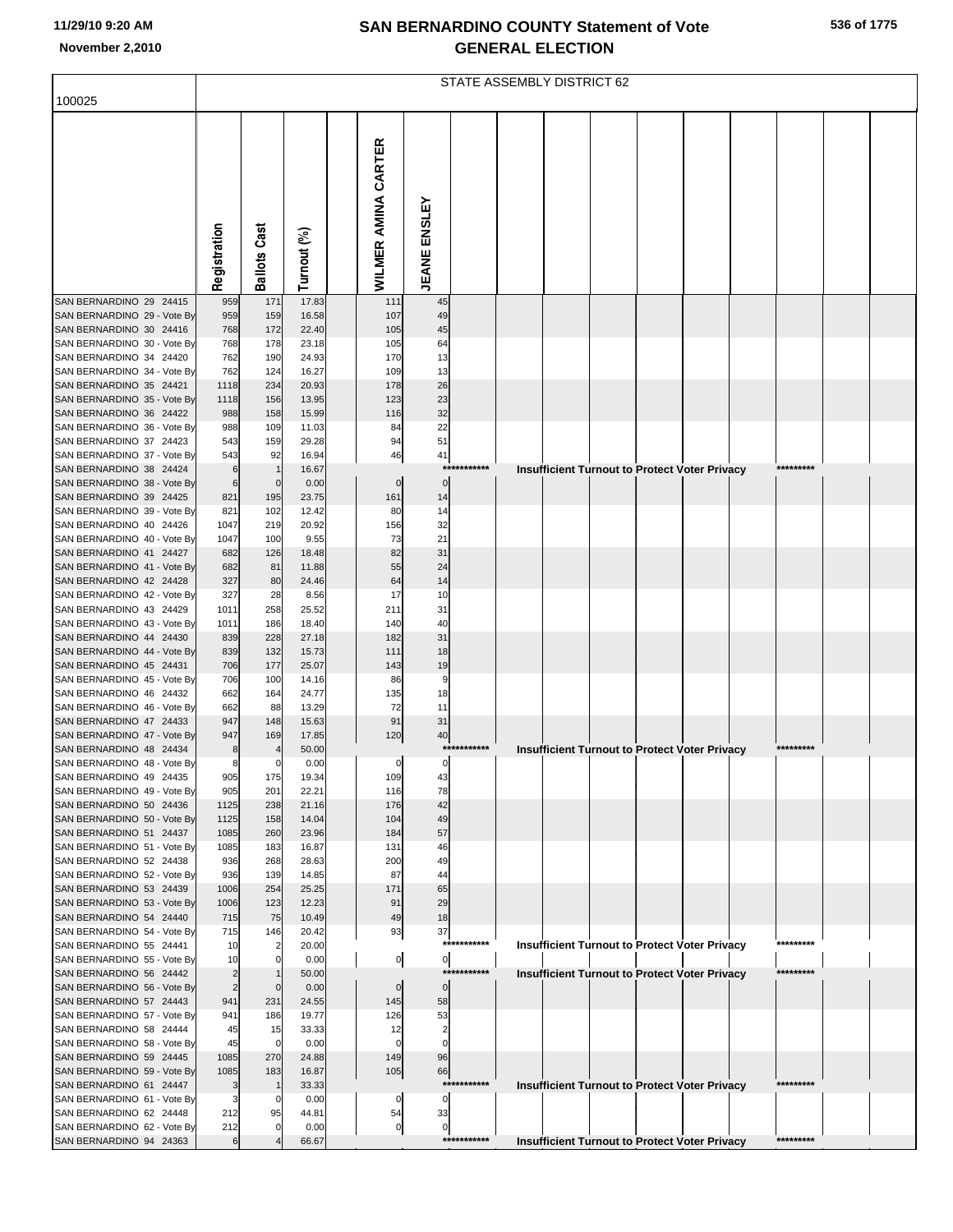|  |  | 537 of 1775 |
|--|--|-------------|
|--|--|-------------|

|                                                          | STATE ASSEMBLY DISTRICT 62 |                      |                |                     |                      |                        |             |  |  |  |  |                                                      |  |           |  |  |
|----------------------------------------------------------|----------------------------|----------------------|----------------|---------------------|----------------------|------------------------|-------------|--|--|--|--|------------------------------------------------------|--|-----------|--|--|
| 100025                                                   |                            |                      |                |                     |                      |                        |             |  |  |  |  |                                                      |  |           |  |  |
|                                                          |                            |                      |                |                     |                      |                        |             |  |  |  |  |                                                      |  |           |  |  |
|                                                          |                            |                      |                |                     |                      |                        |             |  |  |  |  |                                                      |  |           |  |  |
|                                                          |                            |                      |                | WILMER AMINA CARTER |                      |                        |             |  |  |  |  |                                                      |  |           |  |  |
|                                                          |                            |                      |                |                     |                      |                        |             |  |  |  |  |                                                      |  |           |  |  |
|                                                          |                            |                      |                |                     |                      |                        |             |  |  |  |  |                                                      |  |           |  |  |
|                                                          |                            |                      |                |                     |                      |                        |             |  |  |  |  |                                                      |  |           |  |  |
|                                                          |                            |                      |                |                     |                      |                        |             |  |  |  |  |                                                      |  |           |  |  |
|                                                          |                            |                      |                |                     |                      |                        |             |  |  |  |  |                                                      |  |           |  |  |
|                                                          |                            |                      |                |                     |                      |                        |             |  |  |  |  |                                                      |  |           |  |  |
|                                                          |                            |                      |                |                     |                      |                        |             |  |  |  |  |                                                      |  |           |  |  |
|                                                          | Registration               | <b>Ballots Cast</b>  | Turnout (%)    |                     |                      | <b>JEANE ENSLEY</b>    |             |  |  |  |  |                                                      |  |           |  |  |
| SAN BERNARDINO 94 - Vote By                              |                            | $\mathbf 0$          | 0.00           |                     |                      | $\mathbf 0$            |             |  |  |  |  |                                                      |  |           |  |  |
| SAN BERNARDINO 102 24371                                 | 222                        | 50                   | 22.52          |                     | 35                   | 12                     |             |  |  |  |  |                                                      |  |           |  |  |
| SAN BERNARDINO 102 - Vote By                             | 222                        | $\mathbf 0$          | 0.00           |                     | $\Omega$             | $\pmb{0}$              |             |  |  |  |  |                                                      |  |           |  |  |
| SAN BERNARDINO 103 24372                                 |                            | 0                    | 0.00           |                     |                      | $\Omega$               |             |  |  |  |  |                                                      |  |           |  |  |
| SAN BERNARDINO 103 - Vote By                             |                            | 0                    | 0.00           |                     |                      |                        |             |  |  |  |  |                                                      |  |           |  |  |
| SAN BERNARDINO 104 24373                                 |                            | O                    | 0.00           |                     |                      | $\Omega$               |             |  |  |  |  |                                                      |  |           |  |  |
| SAN BERNARDINO 104 - Vote By<br>SAN BERNARDINO 105 24374 |                            | $\Omega$<br>$\Omega$ | 0.00<br>0.00   |                     | $\Omega$             | 0<br>$\mathbf 0$       |             |  |  |  |  |                                                      |  |           |  |  |
| SAN BERNARDINO 105 - Vote By                             | C                          | $\mathbf 0$          | 0.00           |                     | $\Omega$             | $\pmb{0}$              |             |  |  |  |  |                                                      |  |           |  |  |
| SAN BERNARDINO 107 24375                                 | 801                        | 221                  | 27.59          |                     | 122                  | 77                     |             |  |  |  |  |                                                      |  |           |  |  |
| SAN BERNARDINO 107 - Vote By                             | 801                        | 177                  | 22.10          |                     | 76                   | 85                     |             |  |  |  |  |                                                      |  |           |  |  |
| SAN BERNARDINO 108 24376                                 |                            | $\mathbf 0$          | 0.00           |                     | $\Omega$             | $\mathbf 0$            |             |  |  |  |  |                                                      |  |           |  |  |
| SAN BERNARDINO 108 - Vote By<br>SAN BERNARDINO 112 24451 | $\Omega$<br>564            | $\mathbf 0$<br>110   | 0.00<br>19.50  |                     | $\Omega$<br>80       | $\pmb{0}$<br>18        |             |  |  |  |  |                                                      |  |           |  |  |
| SAN BERNARDINO 112 - Vote By                             | 564                        | 76                   | 13.48          |                     | 48                   | 21                     |             |  |  |  |  |                                                      |  |           |  |  |
| SAN BERNARDINO 113 24378                                 | 364                        | 40                   | 10.99          |                     | 23                   | 13                     |             |  |  |  |  |                                                      |  |           |  |  |
| SAN BERNARDINO 113 - Vote By                             | 364                        | 89                   | 24.45          |                     | 53                   | 32                     |             |  |  |  |  |                                                      |  |           |  |  |
| SAN BERNARDINO 114 24452                                 | 379                        | 47                   | 12.40          |                     | 33                   | 10                     |             |  |  |  |  |                                                      |  |           |  |  |
| SAN BERNARDINO 114 - Vote By                             | 379                        | 92                   | 24.27          |                     | 66                   | 20                     |             |  |  |  |  |                                                      |  |           |  |  |
| SAN BERNARDINO 115 24453<br>SAN BERNARDINO 115 - Vote By | 342<br>342                 | 51<br>39             | 14.91<br>11.40 |                     | 35<br>23             | 12<br>13               |             |  |  |  |  |                                                      |  |           |  |  |
| SAN BERNARDINO 121 24456                                 |                            |                      | 25.00          |                     |                      | ***                    | *******     |  |  |  |  | <b>Insufficient Turnout to Protect Voter Privacy</b> |  | ********* |  |  |
| SAN BERNARDINO 121 - Vote By                             |                            | 0                    | 0.00           |                     | $\overline{0}$       | $\overline{0}$         |             |  |  |  |  |                                                      |  |           |  |  |
| SAN BERNARDINO 123 24457                                 | 569                        | 145                  | 25.48          |                     | 113                  | 22                     |             |  |  |  |  |                                                      |  |           |  |  |
| SAN BERNARDINO 123 - Vote By                             | 569                        | 77                   | 13.53          |                     | 58                   | 18                     |             |  |  |  |  |                                                      |  |           |  |  |
| SAN BERNARDINO 125 24458<br>SAN BERNARDINO 125 - Vote By |                            | $\Omega$             | 50.00<br>0.00  |                     | 0                    | ***<br>$\mathbf 0$     | ******      |  |  |  |  | Insufficient Turnout to Protect Voter Privacy        |  |           |  |  |
| SAN BERNARDINO 126 24459                                 |                            |                      | 0.00           |                     |                      | 0                      |             |  |  |  |  |                                                      |  |           |  |  |
| SAN BERNARDINO 126 - Vote By                             |                            | 0                    | 0.00           |                     |                      | 0                      |             |  |  |  |  |                                                      |  |           |  |  |
| SAN BERNARDINO 128 24460                                 |                            | O                    | 0.00           |                     | O                    | $\Omega$               |             |  |  |  |  |                                                      |  |           |  |  |
| SAN BERNARDINO 128 - Vote By                             |                            | $\Omega$             | 0.00           |                     | $\Omega$             | $\mathbf 0$            |             |  |  |  |  |                                                      |  |           |  |  |
| SAN BERNARDINO 130 24461<br>SAN BERNARDINO 130 - Vote By | 0                          | $\Omega$             | 0.00           |                     | $\Omega$<br>0        |                        |             |  |  |  |  |                                                      |  |           |  |  |
| SAN BERNARDINO 139 24462                                 | 6                          |                      | 0.00<br>66.67  |                     |                      | $\overline{0}$<br>**** | *******     |  |  |  |  | <b>Insufficient Turnout to Protect Voter Privacy</b> |  |           |  |  |
| SAN BERNARDINO 139 - Vote By                             | 6                          | $\mathbf 0$          | 0.00           |                     | 0                    | $\mathbf 0$            |             |  |  |  |  |                                                      |  |           |  |  |
| SAN BERNARDINO 140 24463                                 | 826                        | 144                  | 17.43          |                     | 105                  | 30                     |             |  |  |  |  |                                                      |  |           |  |  |
| SAN BERNARDINO 140 - Vote By                             | 826                        | 105                  | 12.71          |                     | 75                   | 30                     |             |  |  |  |  |                                                      |  |           |  |  |
| SAN BERNARDINO 141 24464                                 | 158                        | 65                   | 41.14          |                     | 43                   | 12                     |             |  |  |  |  |                                                      |  |           |  |  |
| SAN BERNARDINO 141 - Vote By<br>SAN BERNARDINO 143 24465 | 158<br>257                 | 22<br>26             | 13.92<br>10.12 |                     | $\overline{7}$<br>18 | 12<br>6                |             |  |  |  |  |                                                      |  |           |  |  |
| SAN BERNARDINO 143 - Vote By                             | 257                        | 92                   | 35.80          |                     | 51                   | 36                     |             |  |  |  |  |                                                      |  |           |  |  |
| SAN BERNARDINO 148 24466                                 | n                          | $\mathbf 0$          | 0.00           |                     | $\mathbf 0$          | 0                      |             |  |  |  |  |                                                      |  |           |  |  |
| SAN BERNARDINO 148 - Vote By                             | $\mathbf 0$                | $\mathbf 0$          | 0.00           |                     | $\mathbf{0}$         | $\overline{0}$         |             |  |  |  |  |                                                      |  |           |  |  |
| SAN BERNARDINO 150 24467                                 | 348                        | 159                  | 45.69          |                     | 109                  | 34                     |             |  |  |  |  |                                                      |  |           |  |  |
| SAN BERNARDINO 150 - Vote By<br>SAN BERNARDINO 152 24468 | 348<br>344                 | 51<br>61             | 14.66<br>17.73 |                     | 28<br>43             | 19<br>13               |             |  |  |  |  |                                                      |  |           |  |  |
| SAN BERNARDINO 152 - Vote By                             | 344                        | 59                   | 17.15          |                     | 46                   | 11                     |             |  |  |  |  |                                                      |  |           |  |  |
| SAN BERNARDINO 175 24386                                 |                            | $\mathbf 0$          | 0.00           |                     |                      | 0                      |             |  |  |  |  |                                                      |  |           |  |  |
| SAN BERNARDINO 175 - Vote By                             |                            | $\mathbf 0$          | 0.00           |                     |                      | $\mathbf 0$            |             |  |  |  |  |                                                      |  |           |  |  |
| SAN BERNARDINO 177 24387                                 |                            | $\Omega$             | 0.00           |                     | $\Omega$             | $\Omega$               |             |  |  |  |  |                                                      |  |           |  |  |
| SAN BERNARDINO 177 - Vote By<br>SAN BERNARDINO 184 24472 | $\Omega$<br>12             | $\mathbf 0$<br>5     | 0.00<br>41.67  |                     | $\Omega$             | $\mathbf 0$            |             |  |  |  |  |                                                      |  |           |  |  |
| SAN BERNARDINO 184 - Vote By                             | 12                         | $\mathbf 0$          | 0.00           |                     | $\mathbf 0$          | $\Omega$               |             |  |  |  |  |                                                      |  |           |  |  |
| SAN BERNARDINO 185 24473                                 | 103                        | 25                   | 24.27          |                     | 18                   | 6                      |             |  |  |  |  |                                                      |  |           |  |  |
| SAN BERNARDINO 185 - Vote By                             | 103                        | $\mathbf 0$          | 0.00           |                     | $\overline{0}$       | 이                      |             |  |  |  |  |                                                      |  |           |  |  |
| SAN BERNARDINO 186 24474                                 |                            | $\mathbf 1$          | 50.00          |                     |                      |                        | *********** |  |  |  |  | <b>Insufficient Turnout to Protect Voter Privacy</b> |  | ********* |  |  |
| SAN BERNARDINO 186 - Vote By<br>SAN BERNARDINO 187 24475 | $\overline{2}$             | $\Omega$             | 0.00<br>16.67  |                     | $\overline{0}$       | 이<br>****              | ********    |  |  |  |  |                                                      |  | ********* |  |  |
| SAN BERNARDINO 187 - Vote By                             | 6                          | $\Omega$             | 0.00           |                     | 0                    | $\overline{0}$         |             |  |  |  |  | <b>Insufficient Turnout to Protect Voter Privacy</b> |  |           |  |  |
| SAN BERNARDINO 188 24476                                 | 391                        | 43                   | 11.00          |                     | 29                   | 7                      |             |  |  |  |  |                                                      |  |           |  |  |
| SAN BERNARDINO 188 - Vote By                             | 391                        | 38                   | 9.72           |                     | 26                   | 11                     |             |  |  |  |  |                                                      |  |           |  |  |